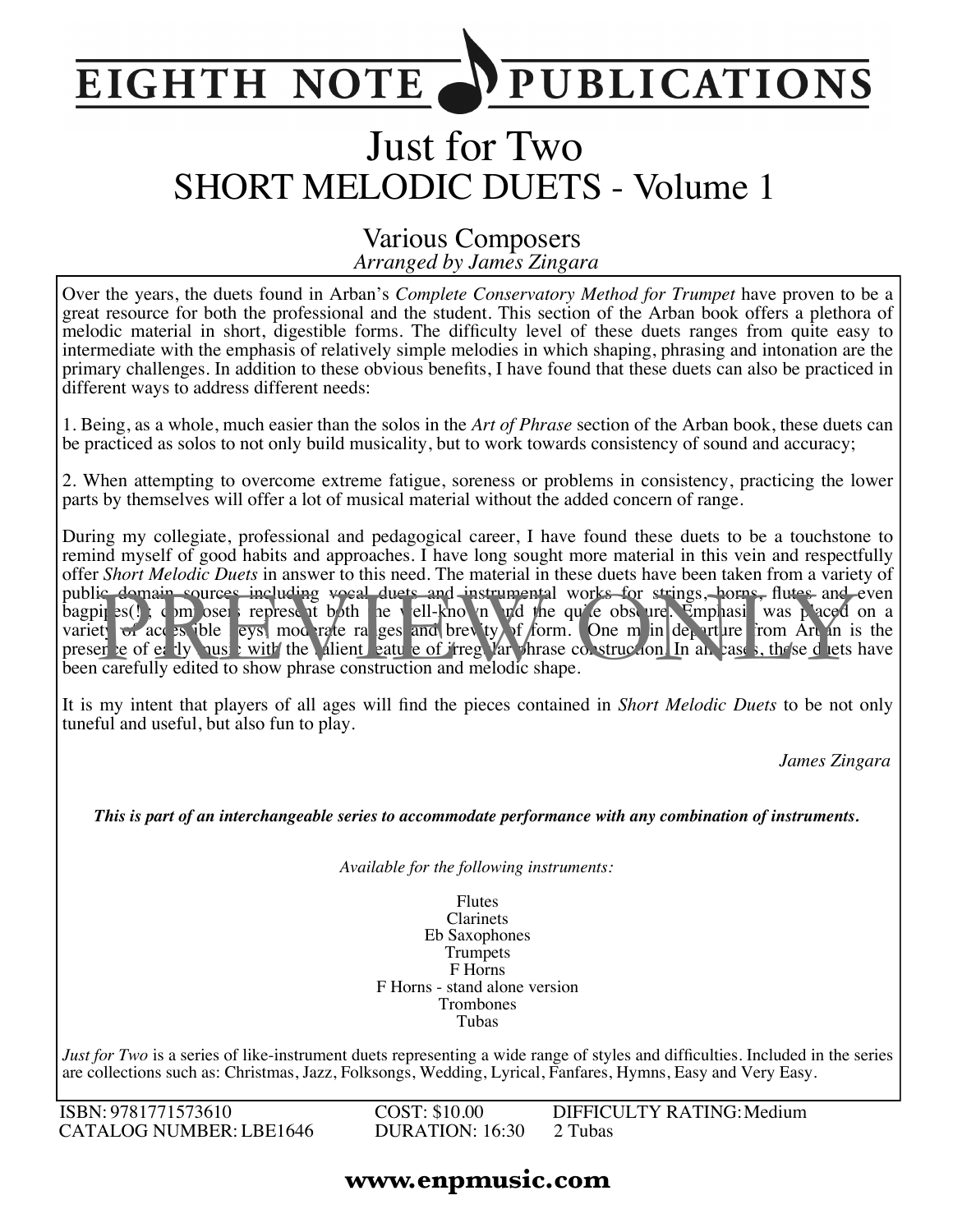#### Tubas

#### JUST FOR TWO SHORT MELODIC DUETS - Volume 1











www.enpmusic.com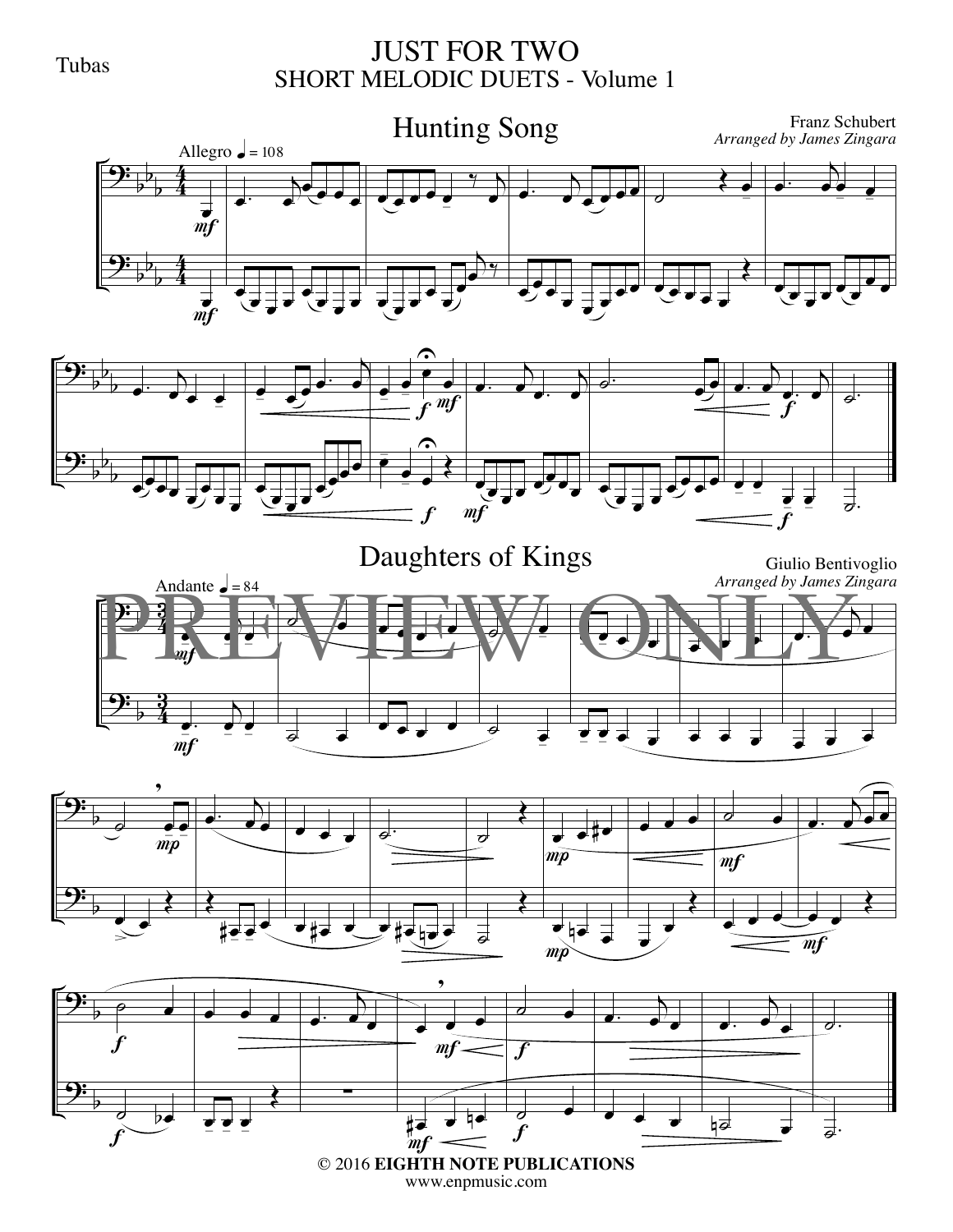## The Castle Ruins

*Arranged by James Zingara* Andante  $\triangle$  = 96 , ,  $\begin{array}{c} \begin{array}{c} \hline \end{array} \end{array}$  $\frac{1}{2}$ <u>្</u>  $\cdot$  ) b  $\cdot$  )  $\overrightarrow{a}$ b  $\frac{3}{4}$  $\frac{1}{\epsilon}$  $\overline{\cdot \cdot \cdot}$  $\overrightarrow{or}$  $\frac{\partial}{\partial \mathbf{e}}$ b è,  $\frac{1}{c}$ f  $m f$  $m f$ , <u>9:</u> <u>3្</u> b  $\begin{array}{|c|c|c|}\hline \textbf{...} & \textbf{...}\\ \hline \end{array}$  $\overline{\cdot}$  $\overline{\blacklozenge}$  $\leftrightarrow$ b  $\frac{3}{4}$ b è,  $\frac{\partial}{\partial x}$  =  $\frac{\partial}{\partial y}$  $\overrightarrow{ }$  $\frac{1}{2}$  $\frac{1}{2}$ .  $\mathcal{F}_{\bullet}$  $\overline{\phantom{a}}$  $\boldsymbol{f}$  $\mathfrak{m}$  $\overline{\phantom{a}}$  $\bullet$   $\bullet$   $\bullet$   $\bullet$  $\frac{1}{2}$ b  $\cdot$  )  $e$ œ  $\bullet$  be:  $\overline{\blacklozenge}$ œ œ. b  $\frac{\bullet}{m\rho}$  $\cdot$   $\cdot$  $e$  + $e$   $m \tbinom{e}{m}$ œ b œ  $\cdot$   $\cdot$ œ œ  $\cdot$   $\cdot$ - œ  $\overline{\bullet}$  $\sum$ -  $\bar{mp}$  $\boldsymbol{f}$  $m<sub>f</sub>$ <u>9:</u> b  $\frac{1}{\epsilon}$   $\frac{1}{\epsilon}$   $\frac{1}{\epsilon}$  $\overline{\blacklozenge}$  $\cdot$   $\cdot$ b œ  $\bullet$   $\bullet$   $\bullet$ b - nœ bœ  $\frac{1}{mp}$ . . <u>.</u> œ  $\frac{1}{2}$  œ  $\cdot$   $\cdot$  œ œ  $\cdot$   $\cdot$  $\cdot$   $\cdot$   $\cdot$  $\overline{\bullet}$  $\sum$ œ  $\overline{\bullet}$  f  $\bar{mp}$  $m\bm{f}$ 







Ludwig van Beethoven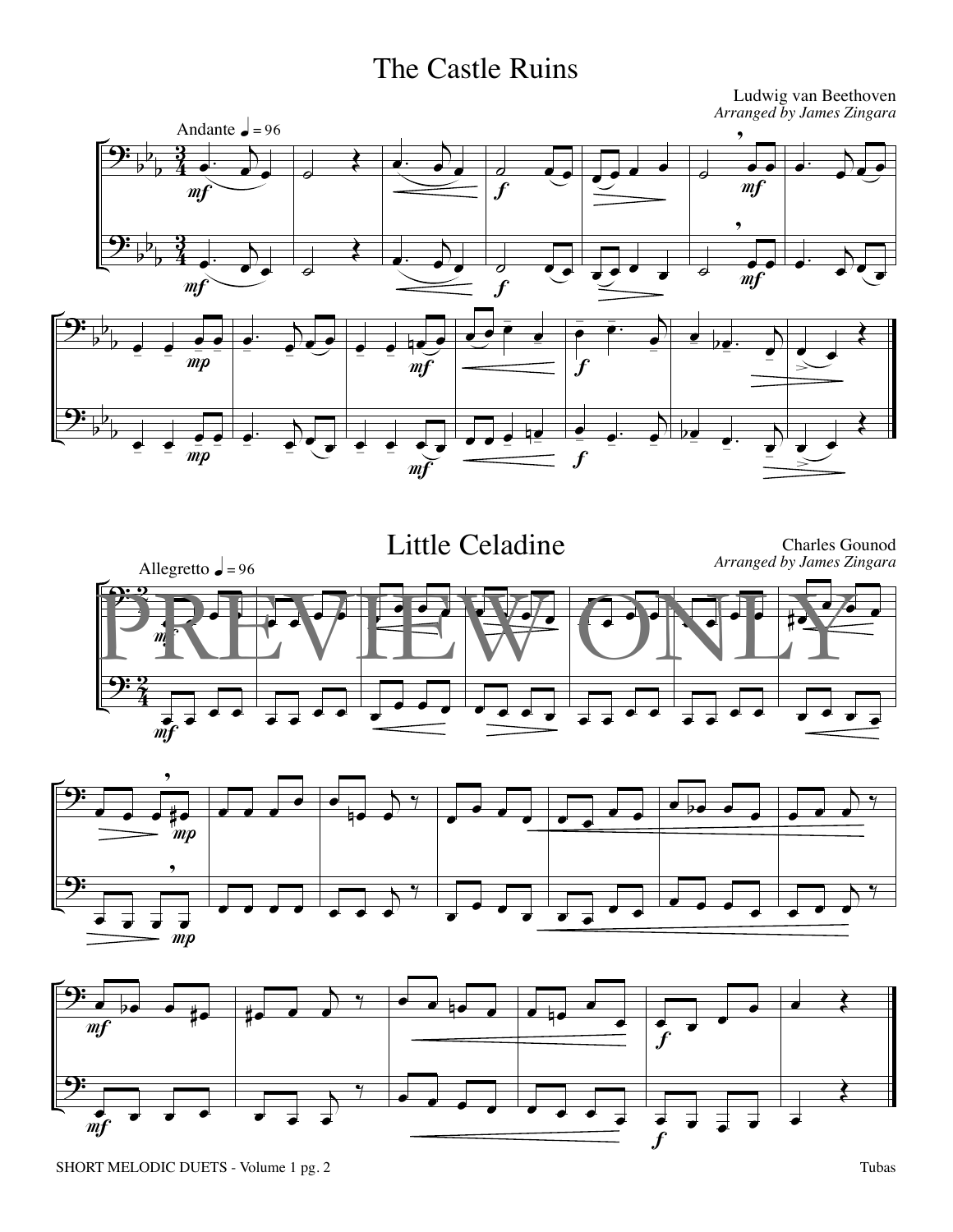#### Arithmetic







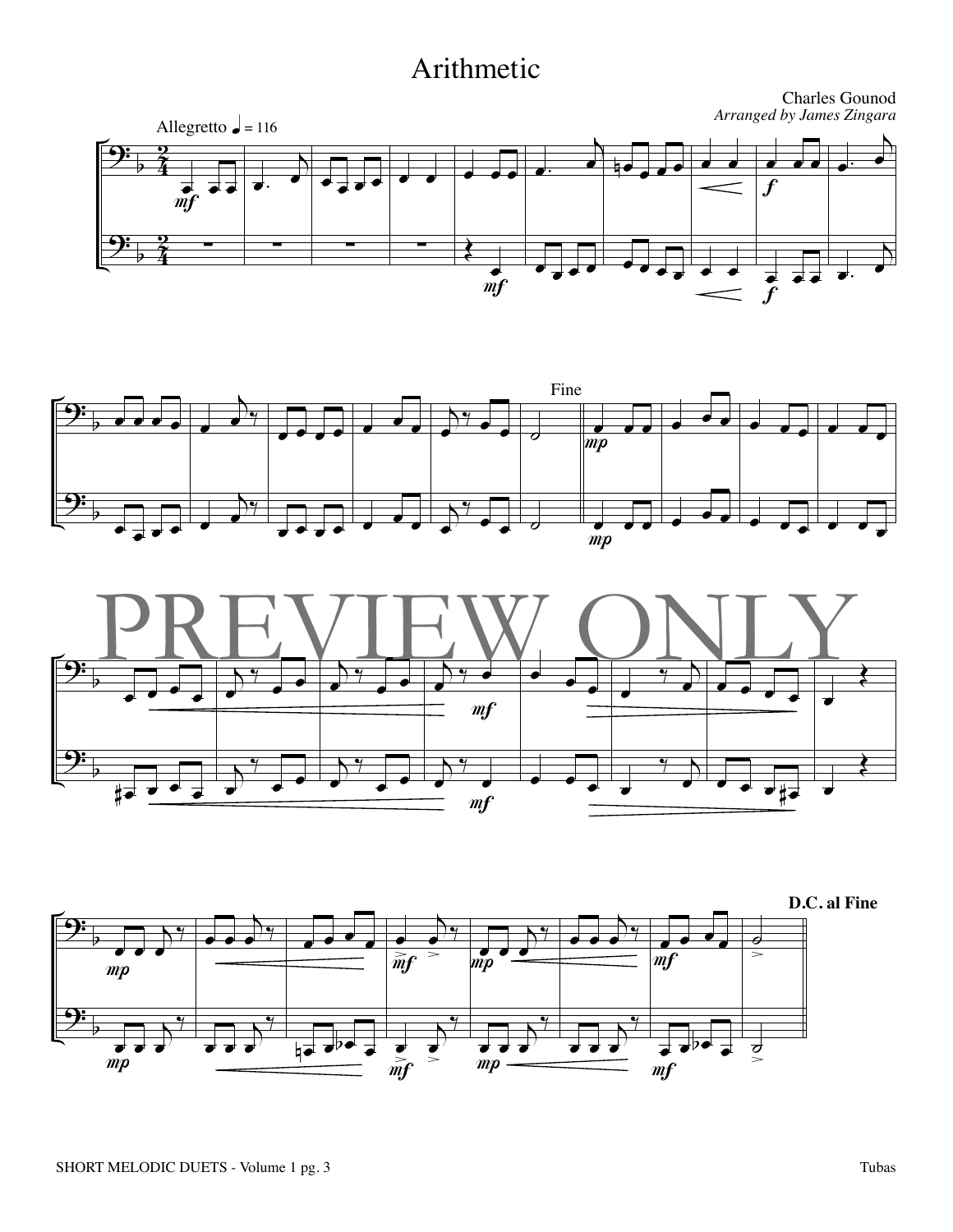## The Blessing









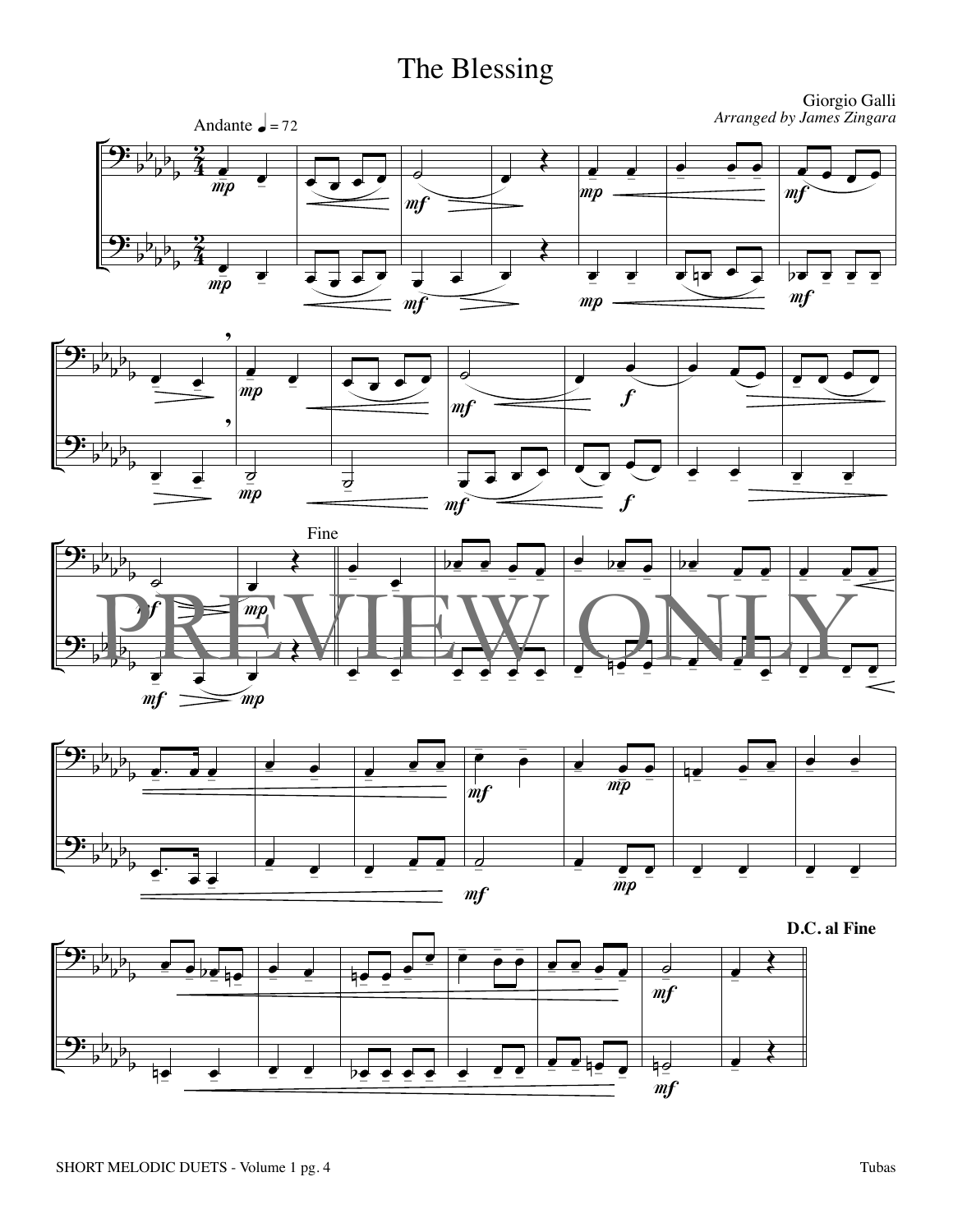# The Morning Star Franz Schubert

*Arranged by James Zingara*









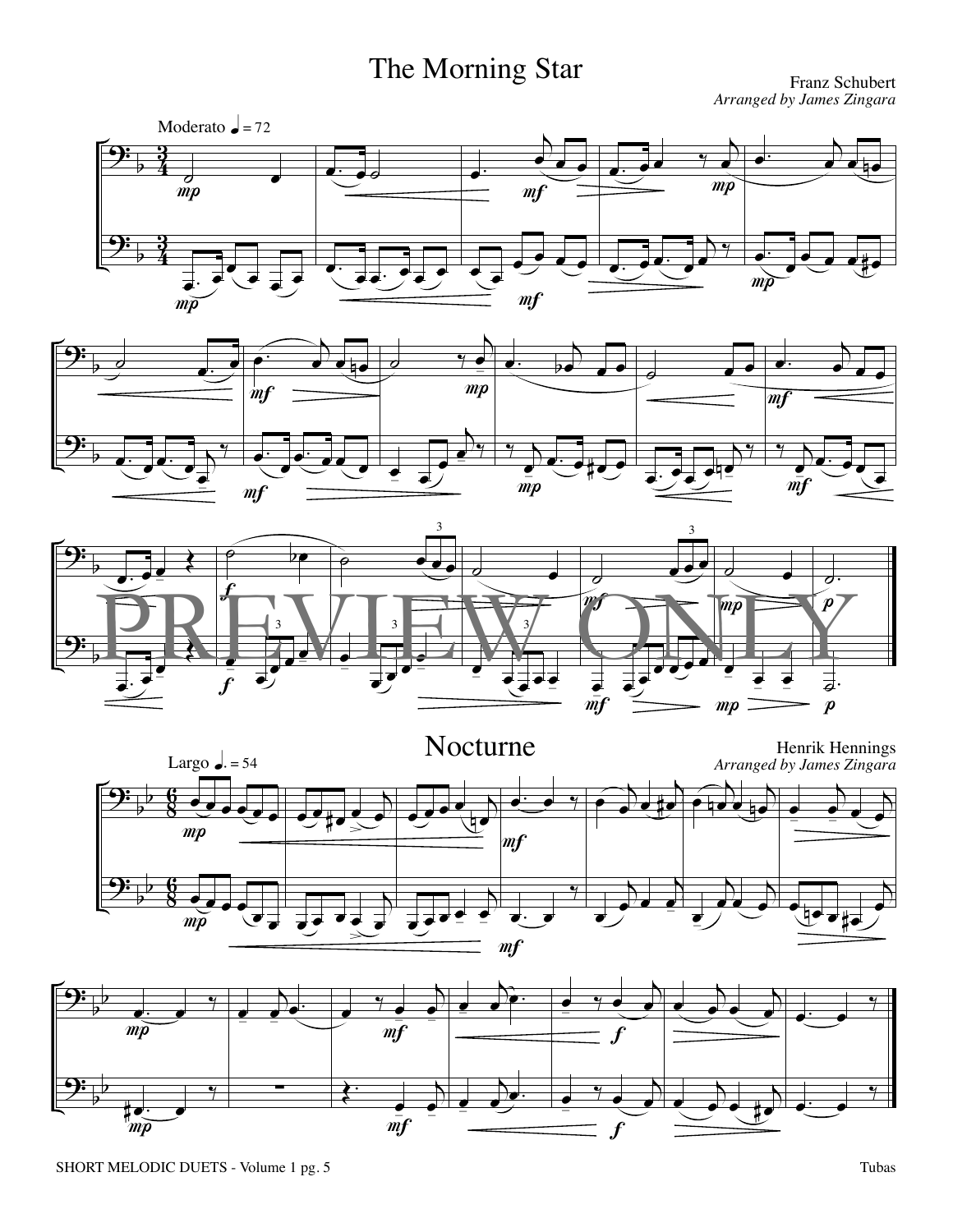## The Britons

Reynaldo Hahn *Arranged by James Zingara*







The Sorrow Agostino Donini *Arranged by James Zingara*



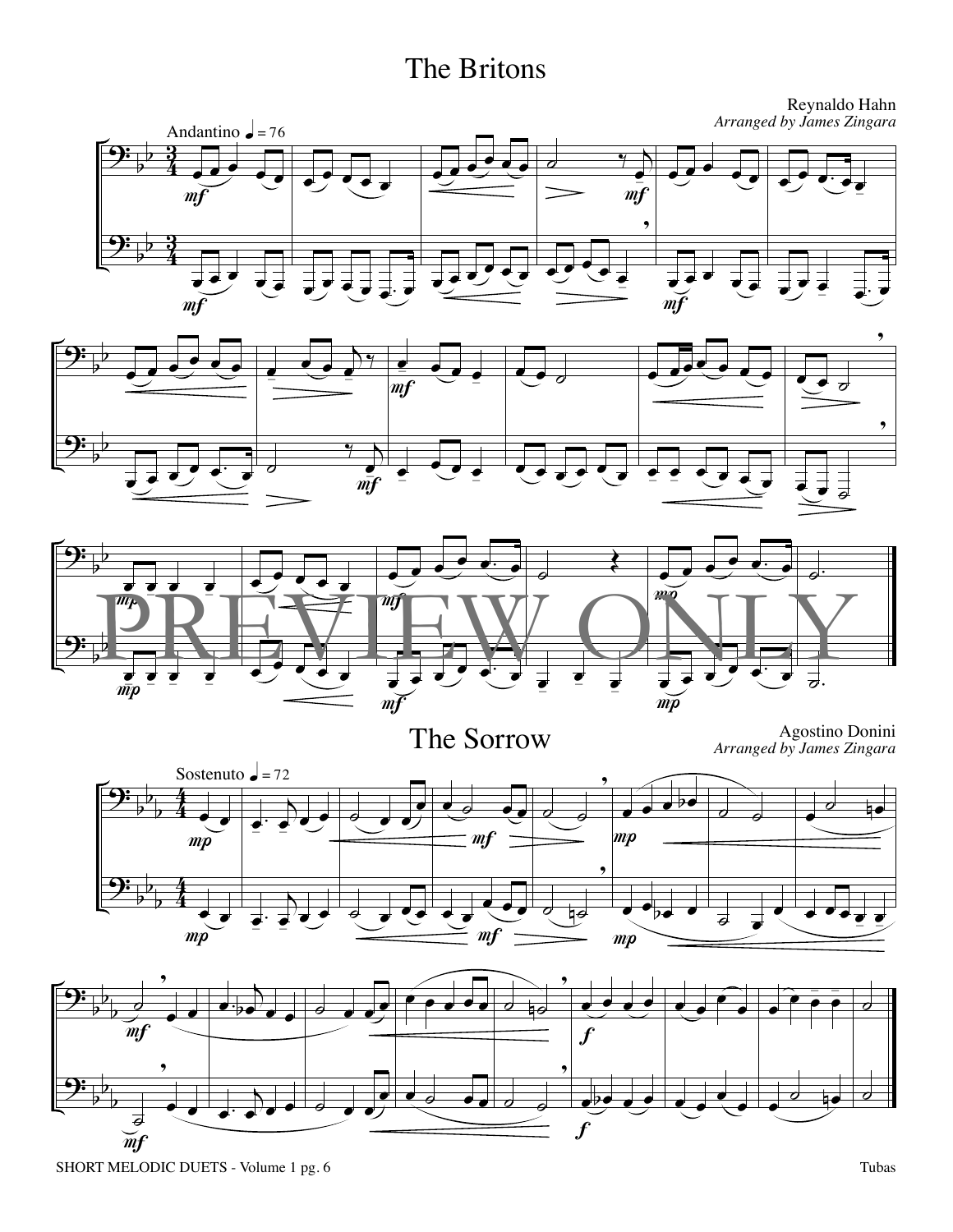## Christmas Cantata

Friedrich Moritz Gast *Arranged by James Zingara*









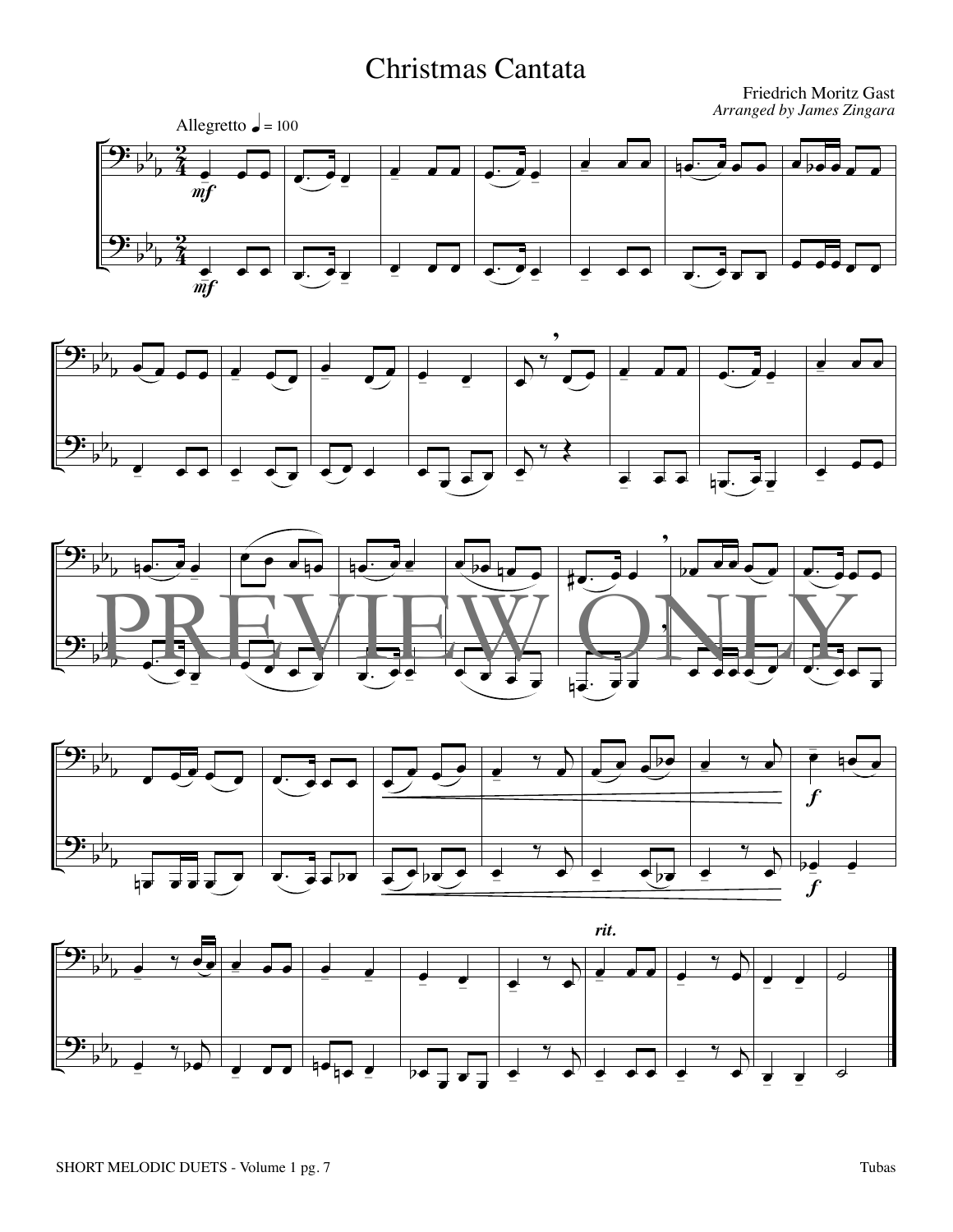## Sunday Morning

*Arranged by James Zingara*









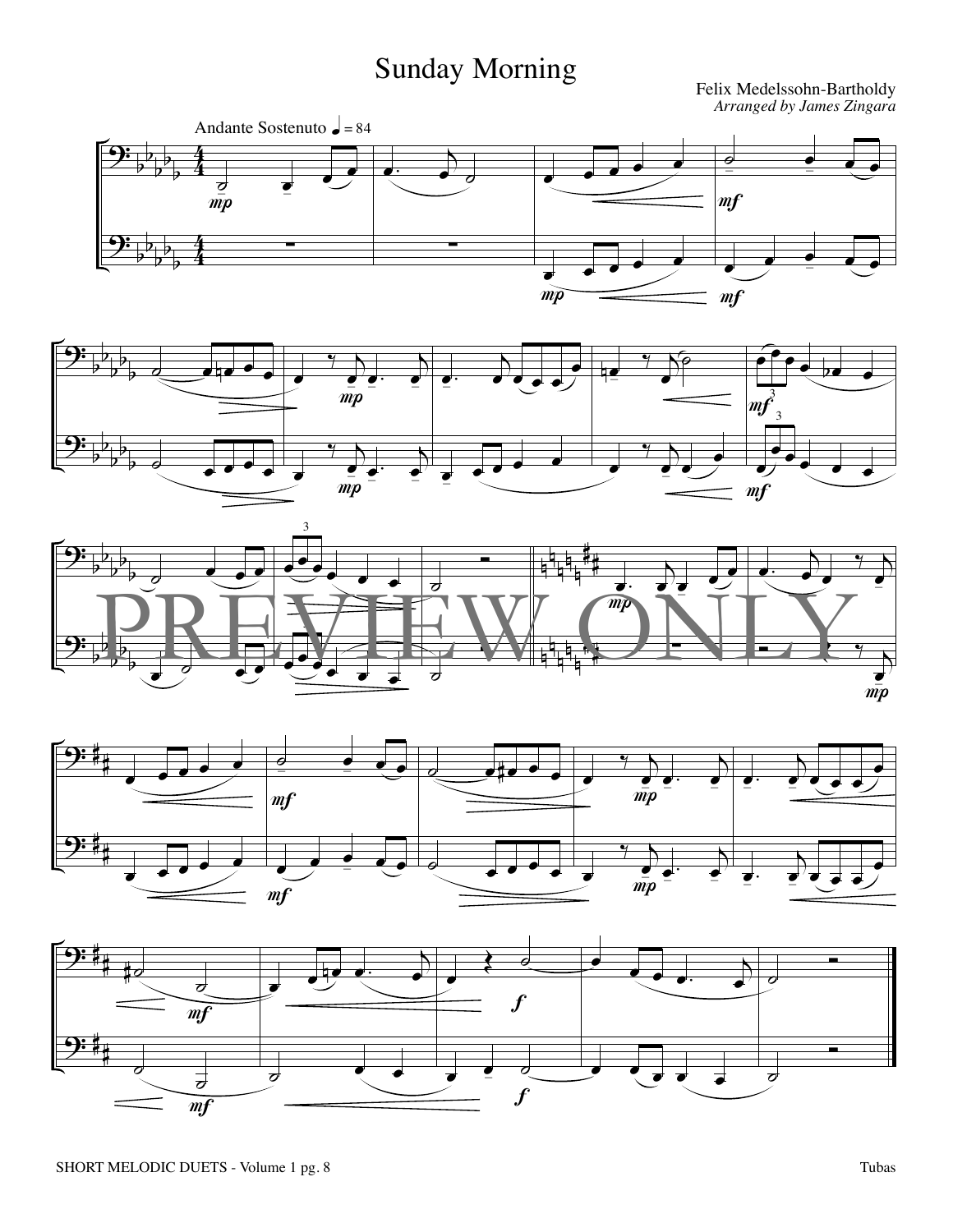#### Punschlied

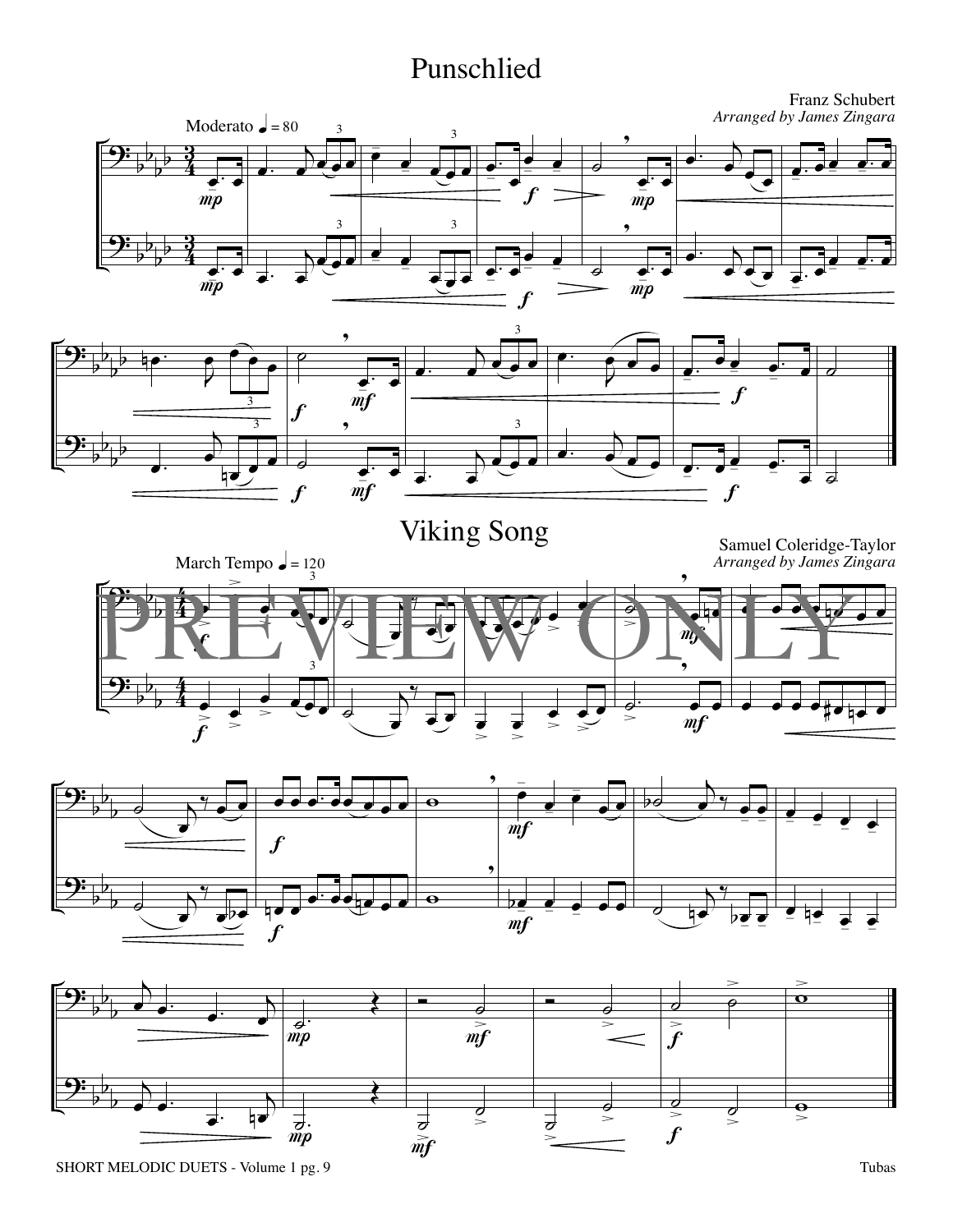#### Duetto

Othon-Joseph Vandenbroeck *Arranged by James Zingara*







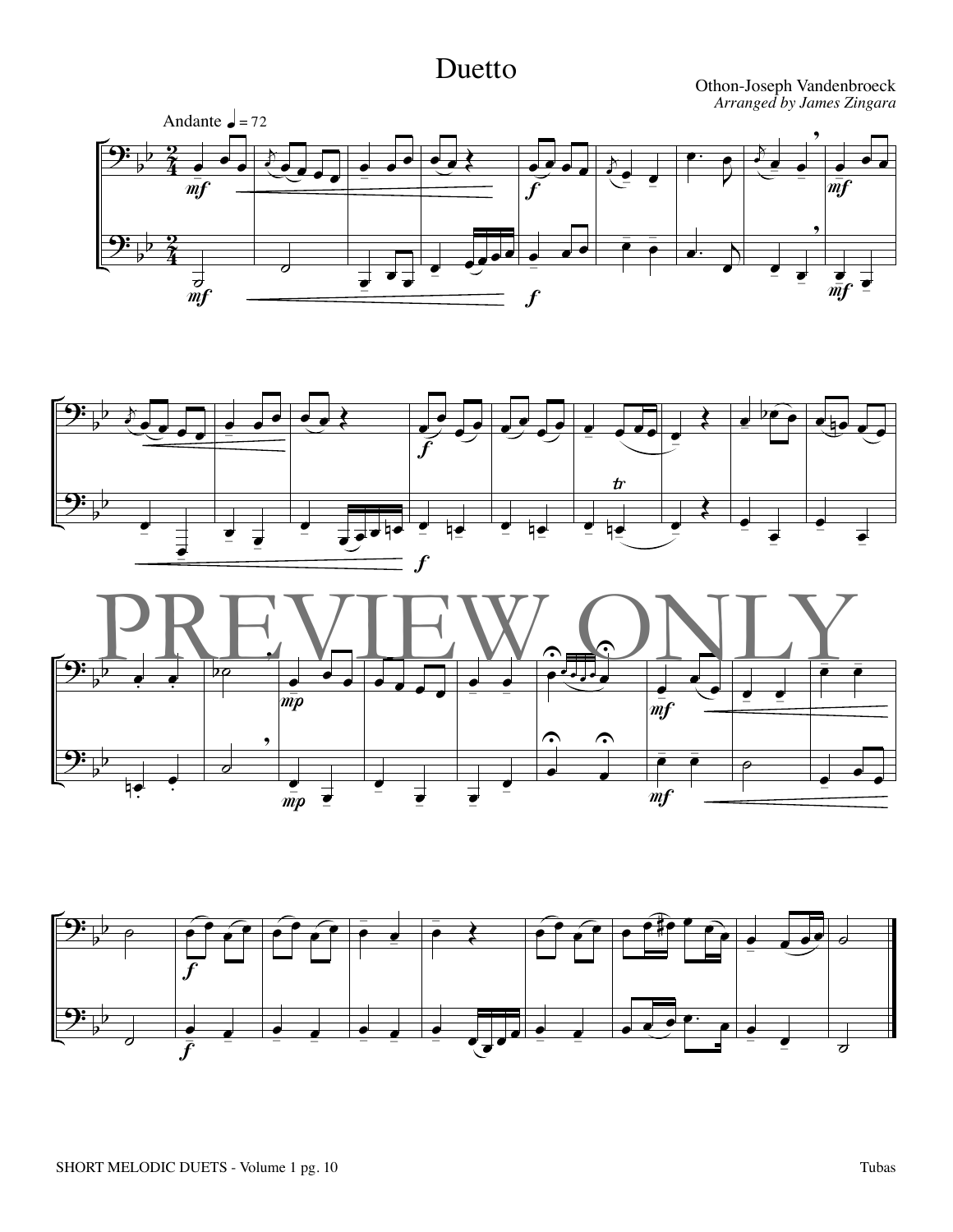# The Beauty of Spring

Robert Crawford *Arranged by James Zingara*







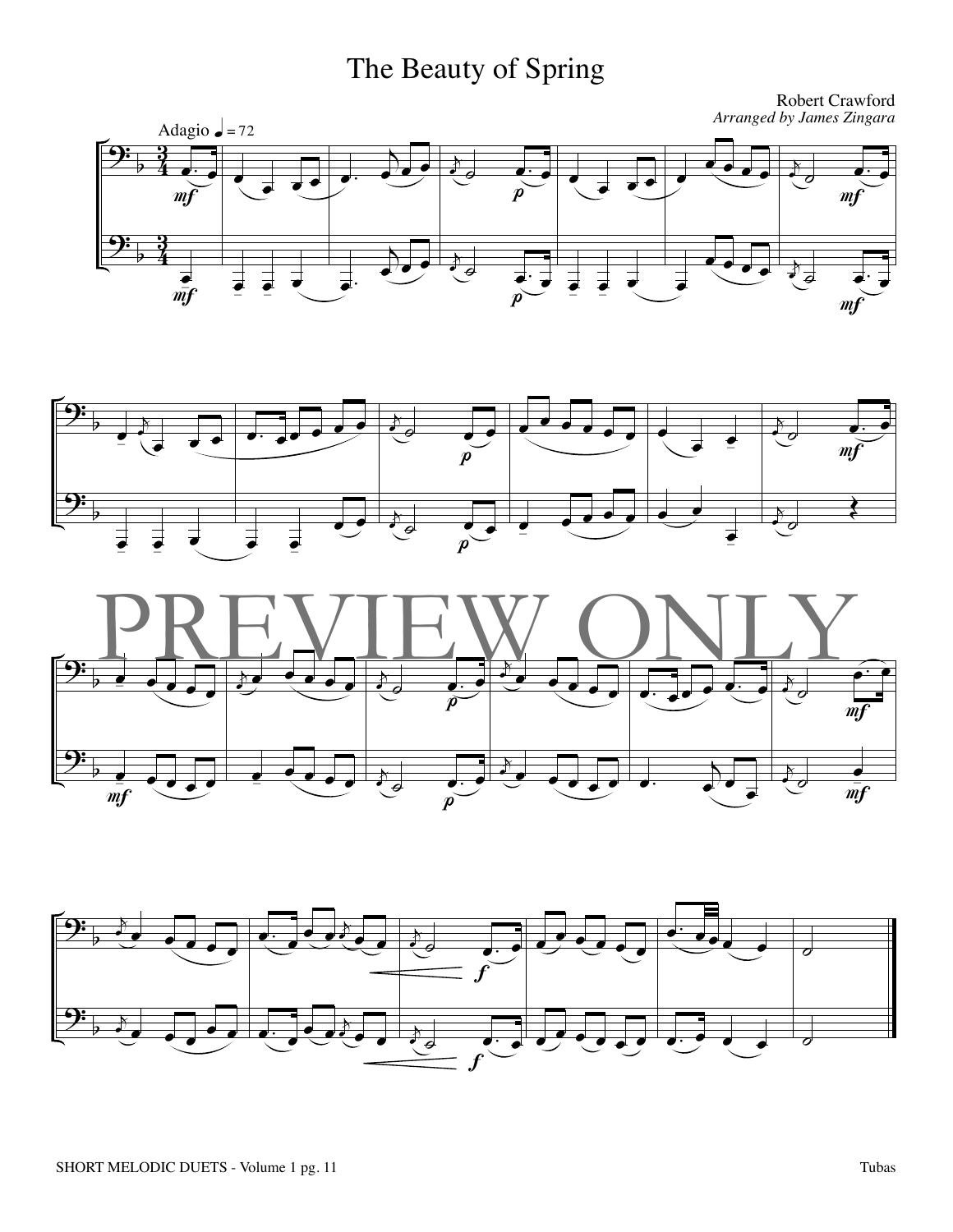Playmates Franz Lachner *Arranged by James Zingara*







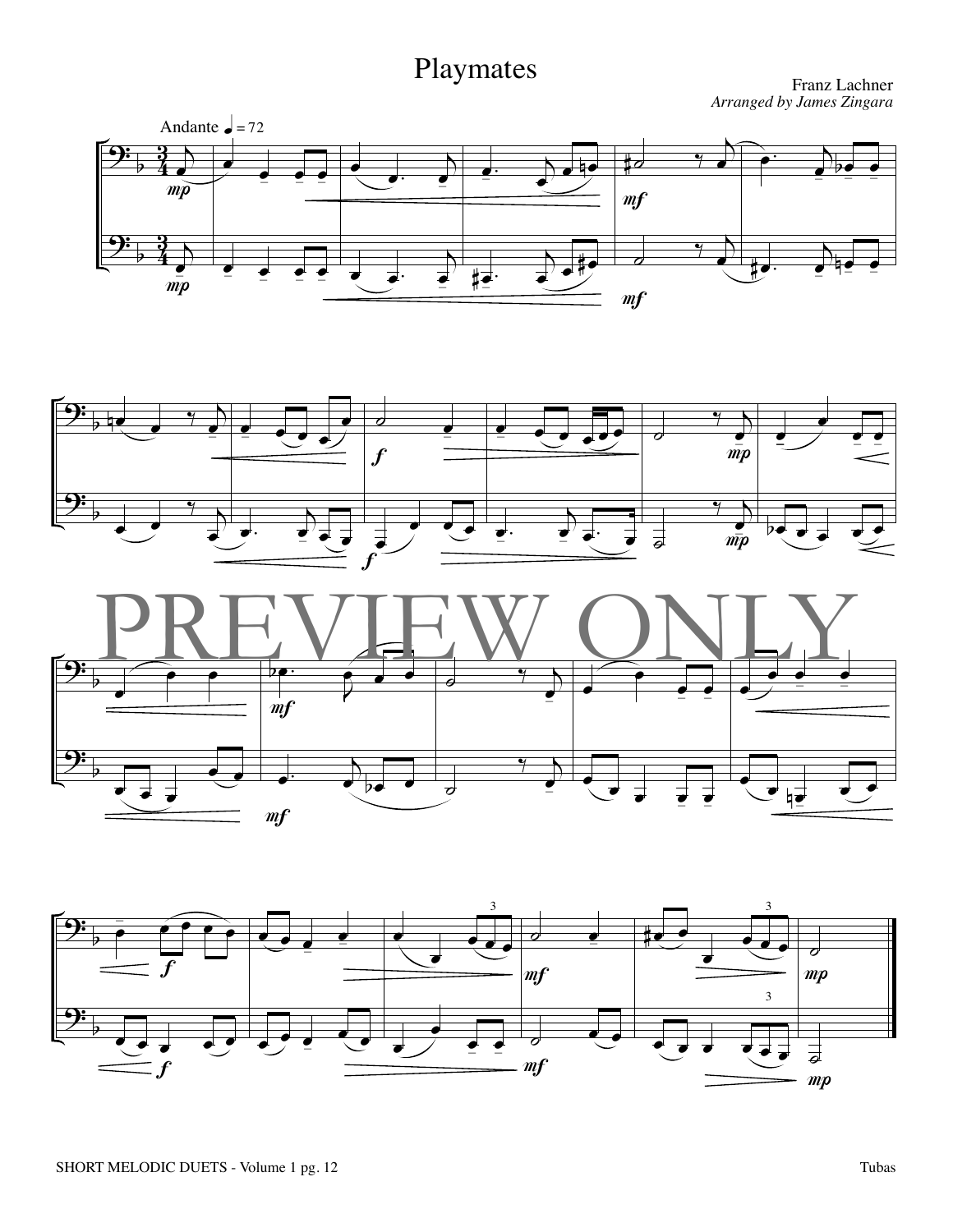## Bourée

Jacques-Christophe Naudot *Arranged by James Zingara*







Farewell Narciso Aguabella *Arranged by James Zingara*



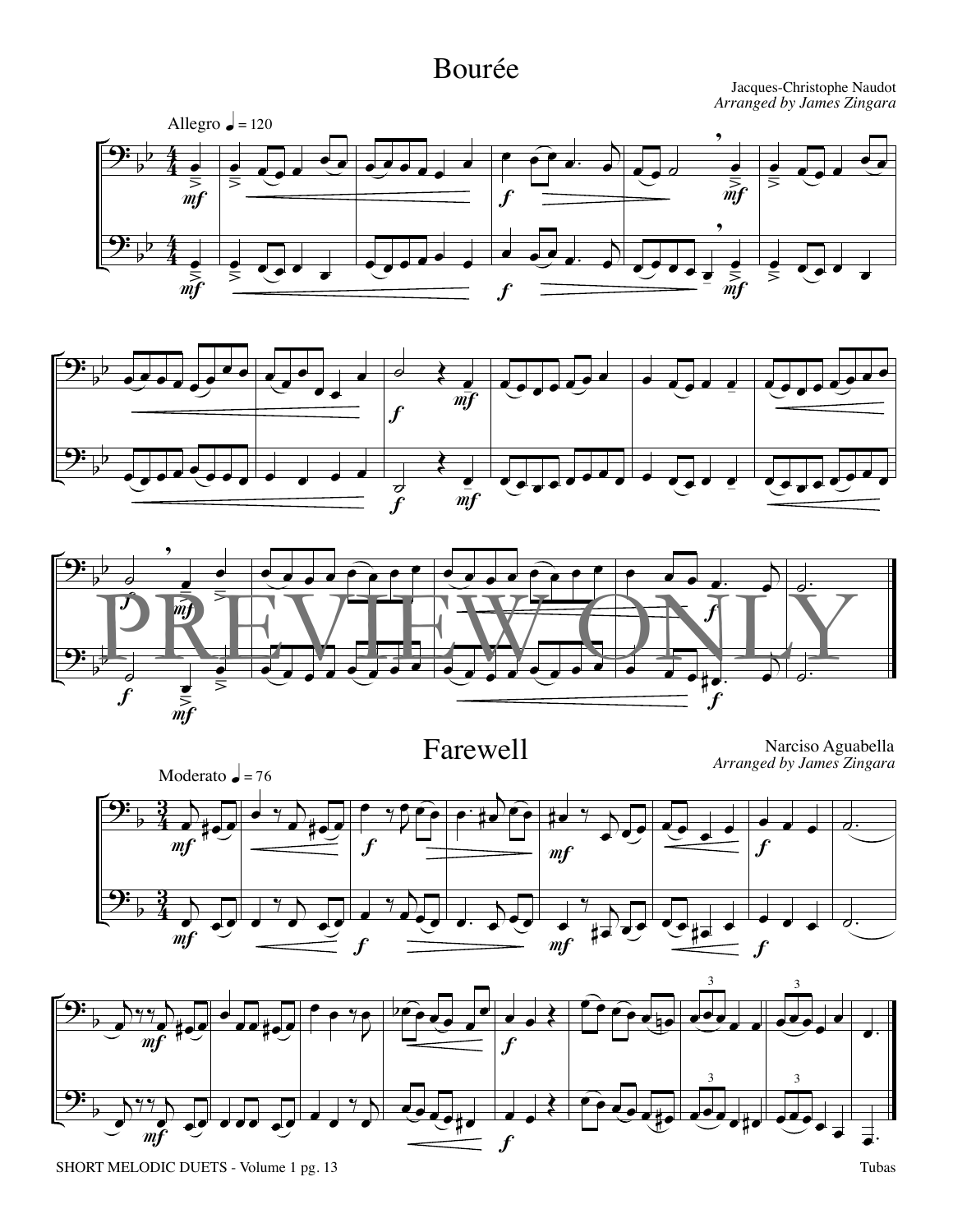#### The Wild Hunt